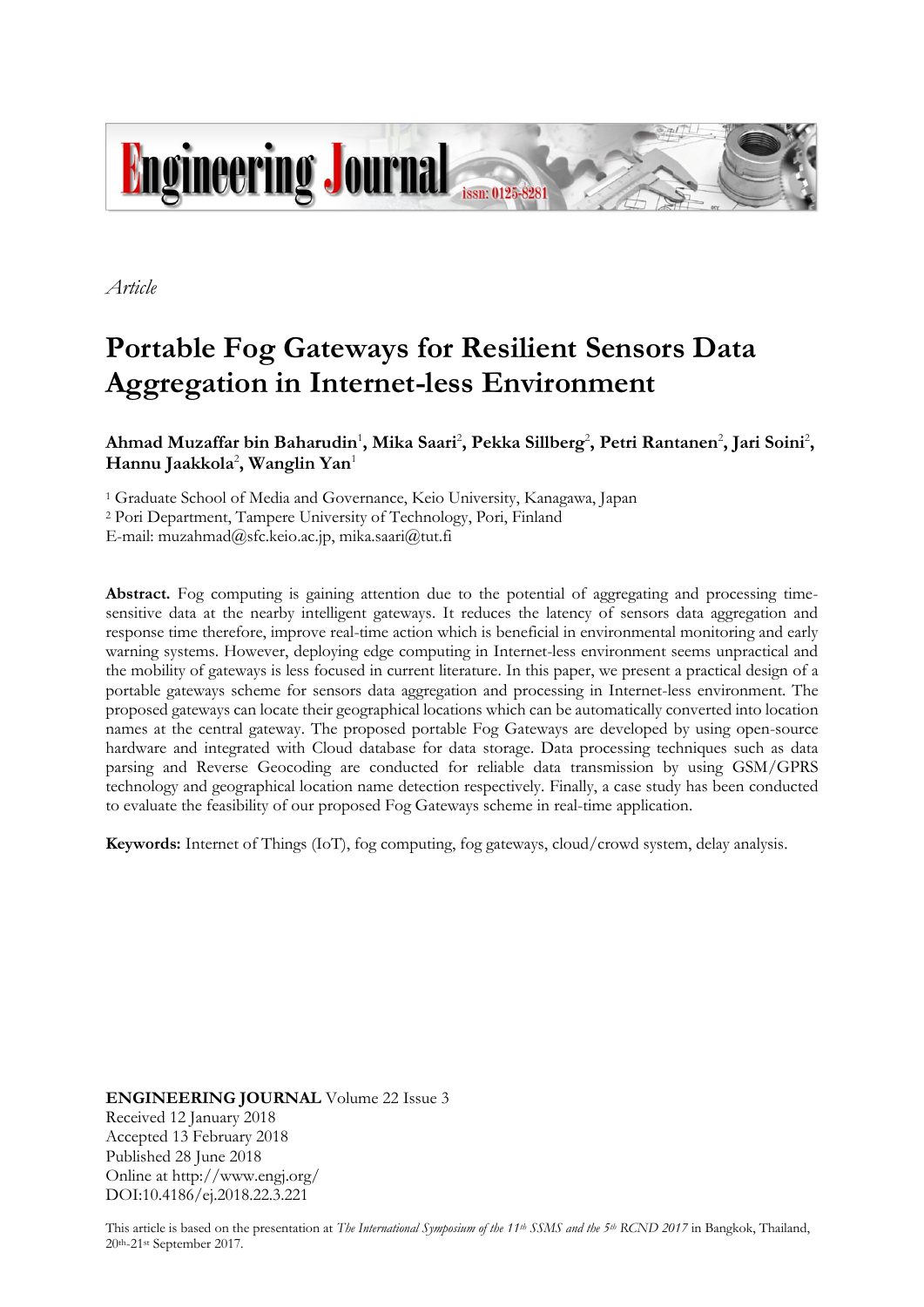### **1. Introduction**

Recently, Internet of Things (IoT) has gained tremendous attentions across fields in technology and developer communities as well as applications in social contexts. The significance of various "things" being connected to the internet is the creation of values that contributes for substantial solutions in countless areas such as health-care [1-3], smart city [4-5], industry [6-8] and others. The information created assists in many ways such as optimization, mitigation and adaptation. Connecting "things" together through Wireless Sensor Networks (WSN) feasible especially when the internet connectivity is available. Recent development of IoT research have been focusing on solutions for internet available area such as indoor and urban area. However, the challenges of connecting "things" from internet-less outdoor areas with remote internet network is not tackled well.

In conservative IoT system, the data collected from WSN is delivered and uploaded to Cloud server or database. Problems arise when the deployment area of WSN are physically located far away from the Cloud platforms. In fact, the deployment of WSN in an area without internet connection is a highly concerned challenged. Problems such as operational cost, scalability, latency and Quality of Service (QoS) are critical especially in real-time systems. In this perspective, new paradigms called Fog Computing and Edge Computing besides the widely developed Cloud Computing have emerged. [9] discusses the comparative analysis between all the Cloud Computing, Edge Computing and Fog Computing paradigms, and finally shows the big picture of these three paradigms. [10], [11] and [12] also describe in details about general concepts of Cloud Computing, Edge Computing and Fog Computing for IoT applications.

Environmental issue is one of the most anticipated applications of IoT. For instance, IoT and WSN systems have been developed in various works to collect environmental data such as in [13-15]. In real-time system for environmental sensing applications, the speed of data transmission and gathering process are critical aspect to be considered, especially for natural disaster and hazard monitoring. Thus, latency is one of the major concern in this context. A fast IoT system will enable disaster preparedness and response including through multi-hazard early warning systems. Very often, such area has unstable internet connectivity or completely without internet connectivity.

In this condition, the question is how to aggregate environmental sensors data in such remote areas? Current thinking in IoT which is connecting the WSN to the Cloud directly is not a viable solution for outdoor remote areas. This is because connecting massive amount of sensors with large volume of data streaming to the Cloud platform cannot meet the prospect demand of large-scale IoT applications in the future. Moreover, in real-time data logging and delay-sensitive applications, uploading large amount of sensors data instantly into the Cloud is inefficient in term of data traffic and system reliability. Due to these challenges, a new sensors data aggregation framework is required to enable data aggregation and wireless transmission in such environments. In addition, to reduce the burden of data processing on cloud computing platform a reliable local processing system is needed.

As an alternative to current system, Fog Computing is a new concept of an extended computing on the network edge. It assists networking, computing and storage between the end devices and Cloud Computing data centre, which can be carried out by smart gateways [16]. Instead of uploading data directly into the Cloud, data can be pre-processed through an intermediate layer. Fog Computing is a highly virtualized platform that provides computation, storage, and networking services between end devices and Cloud Computing data centre [17]. It has several distinctions to Cloud Computing in term of delay, communication interface, control, number of users/devices and virtual infrastructure [18]. There are three capabilities of Fog Computing over Cloud Computing which are: 1) selective data aggregation and retrieval from the Cloud; 2) adaptable and scalable upon geographical expansions; 3) real-time decisions and data analytics [19].

In this research, we adopted the concept of Fog Computing as an intermediate medium to the internet since it is useful for sensors data aggregation in remote environments. For this purpose, our system requires geographic location awareness and real-time operation with low latency in data processing and storage.

Figure 1 depicts the position of Fog Computing in our proposed Internet of Things (IoT) system.

The Local Gateways aggregates data from distributed sensor nodes in the Wireless Sensor Networks (WSN). Then, the aggregated data are passed to the Central Gateways and sent to the Cloud. In this context, the computing layer can be classified into three layers, Wireless Sensor Networks (WSN) layer, Fog layer and Cloud layer. The generic edge computing framework is applicable to any applications that requires large scale data aggregation system.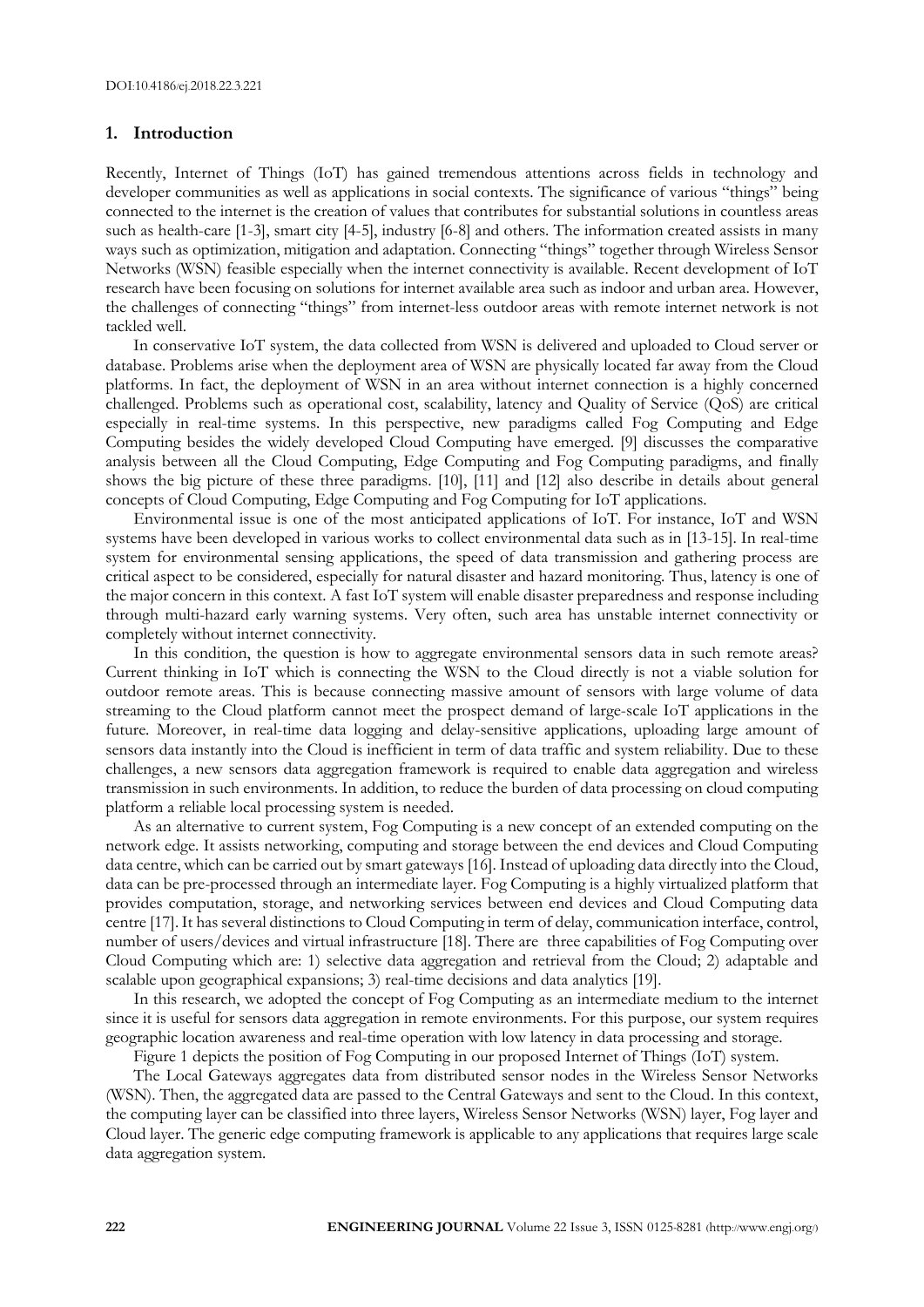

Fig. 1. Overview of Fog Computing in our proposed system.

The rest of this paper is organized as follows. Section II discusses the works related to Fog Computing especially gateways development in previous research and the research gap filled by this research. Section III describes the overview of the proposed Cloud/Crowd system back-end and its components. Section IV presents our analysis on data validation and delay analysis of the proposed framework. Finally, Section V concludes the proposed system with recommendations for future works.

## **2. Related Works**

Several studies have demonstrated the design and implementation of gateways for IoT system [20]–[24]. [20] proposed a gateway module with an Ethernet port and connects with the WiMAX gateway thus, a number of local systems can connect to the remote central database and transmit their sensor data wirelessly through WiMAX. Using WiMAX for a large scale monitoring suffers high costs of base station and tower installation since it is not backward compatible with any of the wireless cellular technologies. Besides, WiMAX technology consumes high energy for its deployment. In [21], the design of a general and configurable WSN gateway software system for data collection is proposed. They used MICAz platform with TinyOS as the testebed for the gateway system. Rather than designing a gateway with flexible wireless communication capability such as long-range data transmission, the proposed gateway design is intended to be easily configurable for nearly any WSN data collection applications, with diverse data managements and WSN protocols. Besides, [22] proposed a wireless sensor gateway (WSG) within a WSN for health monitoring. The gateway receives data from wireless sensors through ZigBee interface and forward the data to a personal computer through Bluetooth interface. The critical limitation of using these communication interface for a gateway is its short communication range.

Meanwhile in the latest research related to gateways design inspired by Fog Computing, [23] through its preliminary research proposed a Fog Computing based IoT gateway called FOGG. The goal is to bridge the Internet (running on IP, ICN or other future protocols) with the IoT domains running ICN protocols. The role of the proposed gateway is providing Fog based services such as name/protocol translation, security, controller functionality and others. The research in [24] introduced Fog-driven IoT interface (FIT) for processing clinical speech data by using Intel Edison, a Linux-embedded computer. The focus of this work is to demonstrate Intel Edison as a gateway that has computing ability to extract clinically-relevant features that are finally directed to the cloud.

In term of wireless communication interface, the proposed gateways in current literature have either direct connectivity to Ethernet or wireless protocol such as the IEEE 802.16, IEEE 802.15.1 and IEEE 802.15.4. A wide area deployment is not considered in the previous works, in which the proposed gateways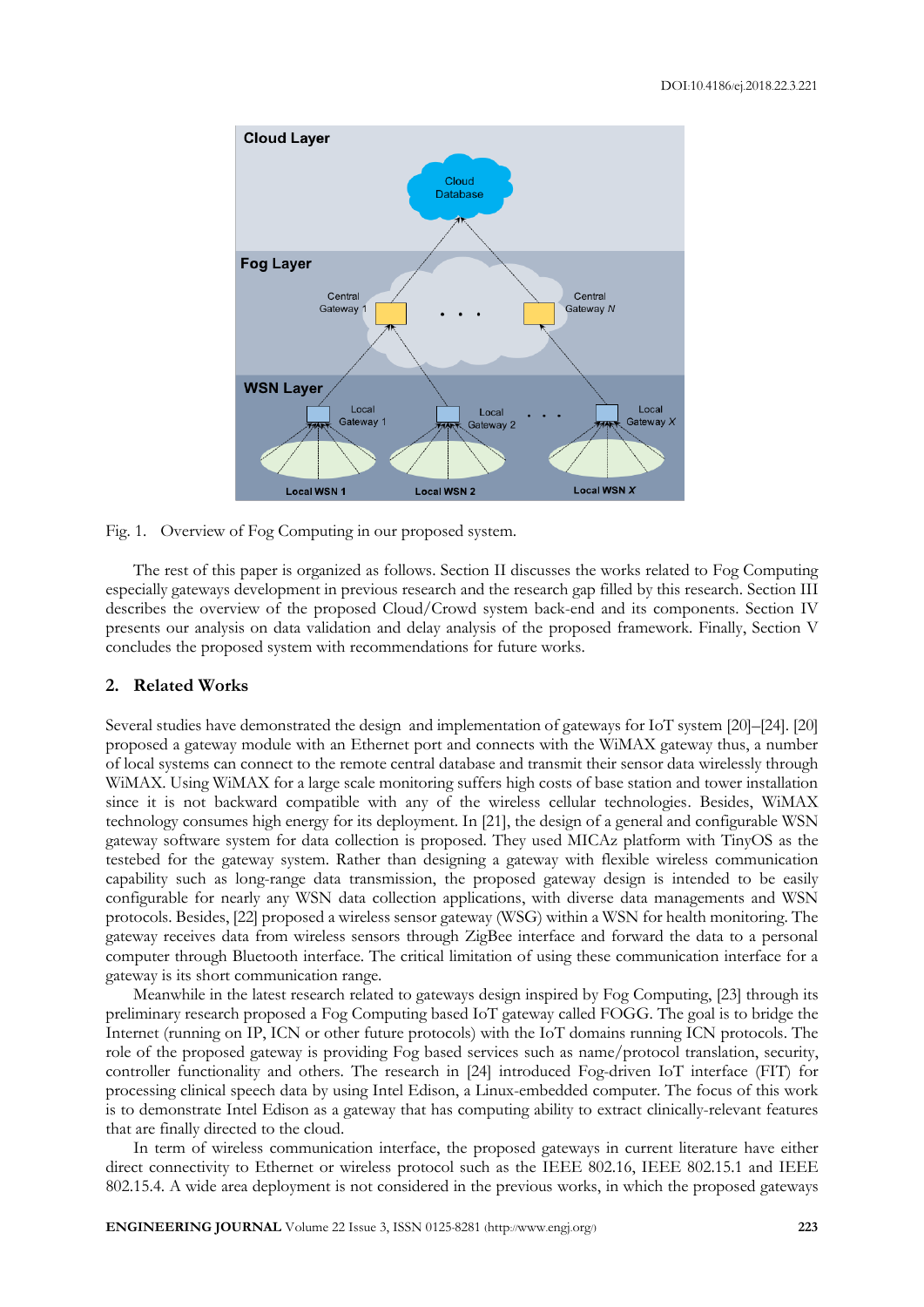used wireless interface with limited communication range which consequently do not support data aggregation from distributed wireless sensor nodes deployed in outdoor remote and wide area.

The key difference of our system with other state-of-the arts is the exploitation of the legacy GSM/GPRS communication interface for wireless data communication in the Fog Gateway. In this paper, we described in detail the architecture of the proposed system and demonstrated the technique on how the aggregated sensors data could be transmitted successfully through the GSM/GPRS medium and reconstructed again as structured data. Furthermore, we also integrate the data aggregation system by the Fog Gateway with Cloud Database and show the evaluation of the proposed system in term of system delay.

#### **3. Cloud/Crowd System Back-End**

#### **3.1. System Description**

In this work, we proposed a novel system called "Cloud/Crowd System" which integrates large scale data aggregation and retrieval in Fog layer. The target application of this system is for environmental monitoring especially for early warning system for disaster preparedness. Figure 2 illustrates the architecture of the proposed Cloud/Crowd System. The proposed system realizes sensors data aggregation by Fog Gateways in which data are collected into a group or crowd Local Gateways, before being sent and stored in remote Cloud repositories.

The distributed gateways architecture can reduce the intensiveness of sending the data to the Cloud where massive amount of sensors data transmission to the Cloud might lead to transmission failure and significant delay. A hierarchical architecture of Fog Computing is chosen to expand the system scalability. Generally, the more the number of Fog Gateways deployed, the more the volume of sensors data can be aggregated from the distributed Local Gateways which are normally deployed in remote areas. Besides, the data in the Cloud repositories can be fetched and sent back to the crowd (or users) as a feedback for warning or actuation purposes.



Fig. 2. Overview of the Cloud/Crowd system.

In the proposed system, we assume the deployment of a large scale Wireless Sensor Networks (WSN) in wide and remote areas. The gateways are categorized into two types; 1) Local Gateways and 2) Central Gateways. Local Gateways are assumed mobile and have constraints in internet connectivity, meanwhile the Central Gateways (Fog Gateways) are fixed and have the ability of accessing the internet.

The roles of Local Gateways are to collect local individual data from sensor nodes and process them into bulk data. In addition, Central Gateways aggregate the bulk data from Local Gateways and process them before being stored in the Cloud. In order to improve the system adaptability to internet-free environments,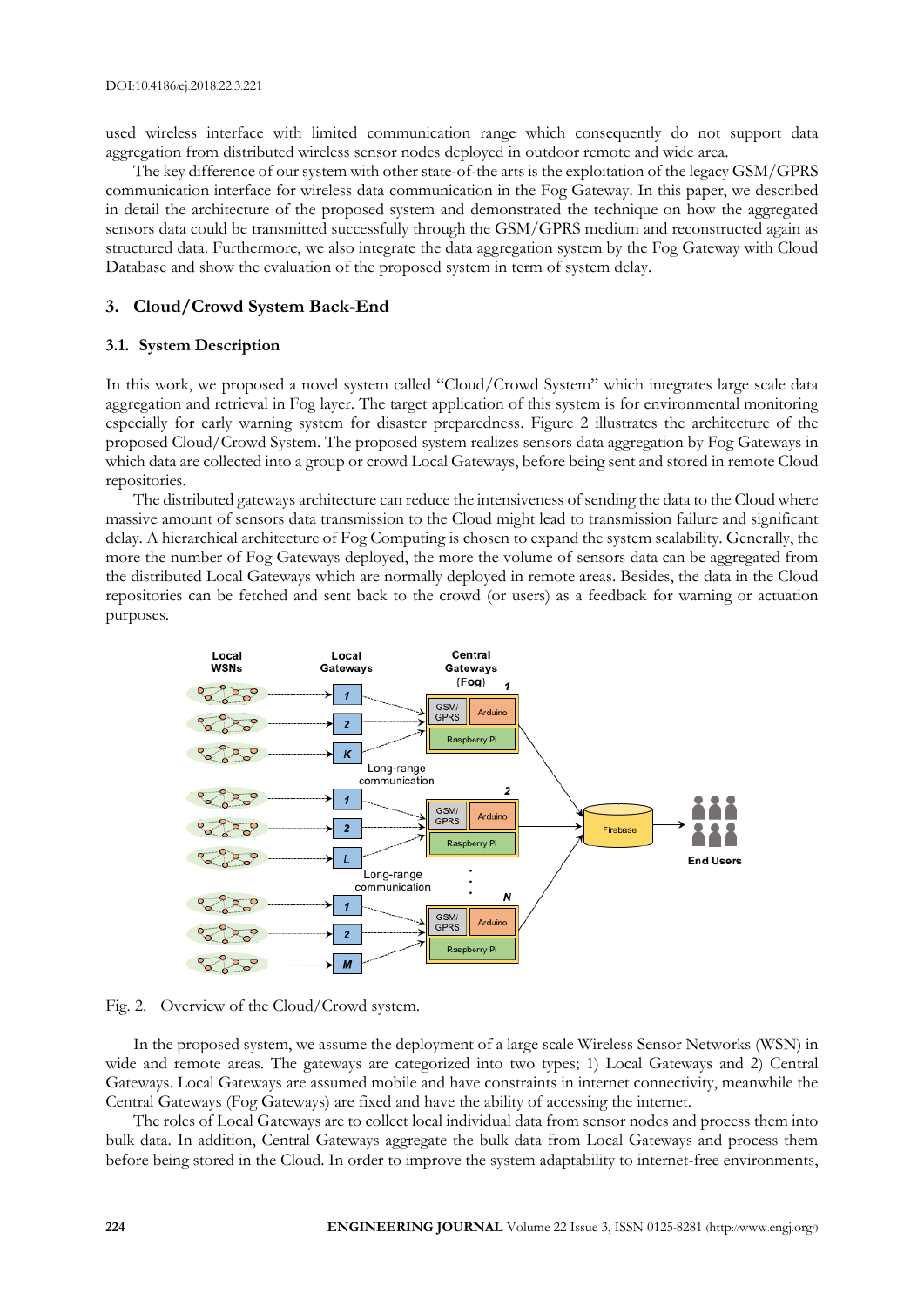long-range wireless communication protocol based on GSM/GPRS network is exploited to guarantee a longrange data transmission between Local Gateways and Central Gateways.

In this work, we concentrated on the design of Cloud/Crowd system back-end for monitoring and reporting the number of livestock animals in remote areas. The system back-end consists of the communication between Local Gateways and Central Gateways and data management in Cloud database. Particularly, the roles of data aggregation, processing and retrieval from the Cloud in the system back-end are performed by the Central Gateways. The Local Gateways collect the total number of each types of animals from remote areas and send the aggregated data to the Central Gateways.

#### **3.2. Data Communication and Processing in System Back-End**

GSM/GPRS is one of the earliest generation of wireless communication protocols. Short Message Service (SMS) has been used for social messaging tools. We leverage SMS as a medium to send aggregated data from Wireless Sensor Networks (WSN). One of the challenge of using GSM/GPRS network to send sensors data is the protocol of communication and data structure where this network is normally used for mobile communication such as Short Message Service (SMS). To our best knowledge, this is the first work that demonstrate the usage of SMS as a medium to transmit sensors data in long range.

Since our aim is to transmit sensors data through SMS medium, data processing is required before sending the data by the Local Gateways and after receiving the data by the Central Gateways. However, our main focus in this work is the data received by Central Gateways and the continuous process of uploading the data into Cloud Database. Here, when the GSM/GPRS receiver in the Central Gateways receive SMS, it reconstructs the sensors data by parsing them. This results in the reconstruction of the tuple. Then, the gateways conduct reverse geocoding the convert the GPS location into location name and includes it in the tuple. Finally, the data is uploaded into the Cloud Database for further processing such as data retrieval and data analytics.

Figure 3 describes the operational flow of data processing conducted by a Central Gateway in the system back-end.



Fig. 3. Data processing in Cloud/Crowd system back-end.

The details of the technical step of the process are explain as below. These process have been carried out through embedded programming on the open source hardware platform, Raspberry Pi [25] and Arduino platform.

#### 3.2.1. Receiving and Parsing Data

The process required as the Central Gateways receive the data is to transform the input data which is in form of SMS into processable and storable datasets by parsing them into a set of tuple. Each SMS contains data string such as sender phone's number (Local Gateway's ID), spatial data in latitude and longitude format and the number of each livestock animal (goat, sheep, cattle, horse and camel) separated by comma signs.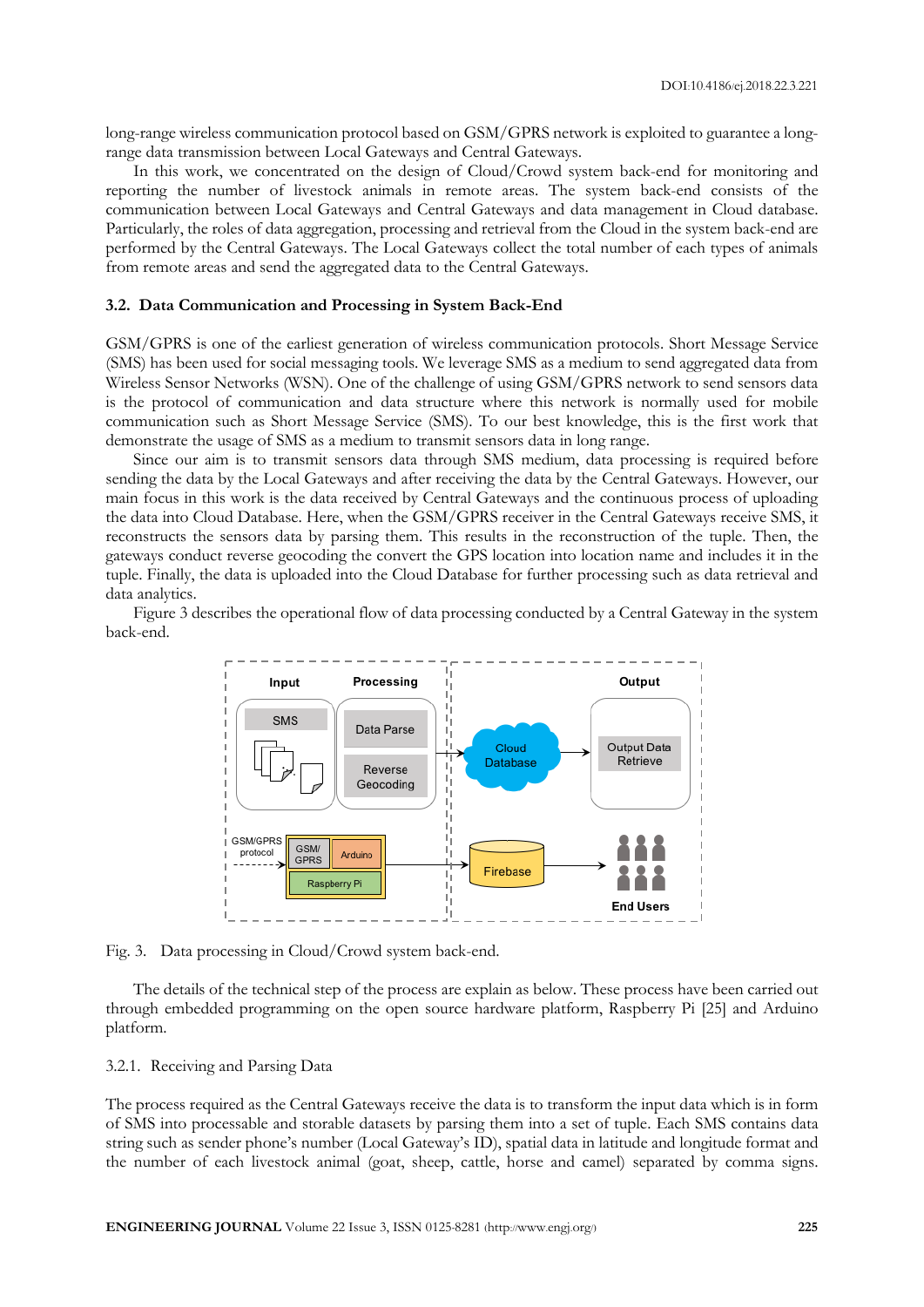Temporal data is added to the tuple by requesting current date and time when Central Gateway is receiving the data.

## 3.2.2. Reverse Geocoding

The locations of Local Gateways are indicated in latitude and longitude format, which is less significant for the end users. Meanwhile, tracing location's name manually is burdensome. Therefore, we automatically convert the latitude and longitude data into location names through Reverse Geocoding process by using service provided by Google and the location names are added into the tuples afterwards.

# 3.2.3. Uploading Data

The transformed versions of tuples are uploaded into Cloud database through REST API. Each data from the same Local Gateway is stored under the same ID inside the database. This means, the ID is the identification value of the Local Gateways that can be used to specify the source where the sensors data are coming from supported by the geolocation data retrieved from the Reverse Geocoding process.

# **3.3. Hardware Platforms for Central Gateways**

Appropriate hardware platforms are selected to carry out specific communication and processing operations mentioned in the previous section. The setup of Local and Central Gateways is shown in Figure 4 (a) and (b) respectively.



Fig. 4 (a). Hardware set-up of a Local Gateway.



Fig. 4 (b). Hardware set-up of a Central Gateway.

We used Arduino UNO as Local Gateways platform. For Central Gateways, we used the combination of Arduino UNO and Raspberry Pi since they require more powerful processing ability which can be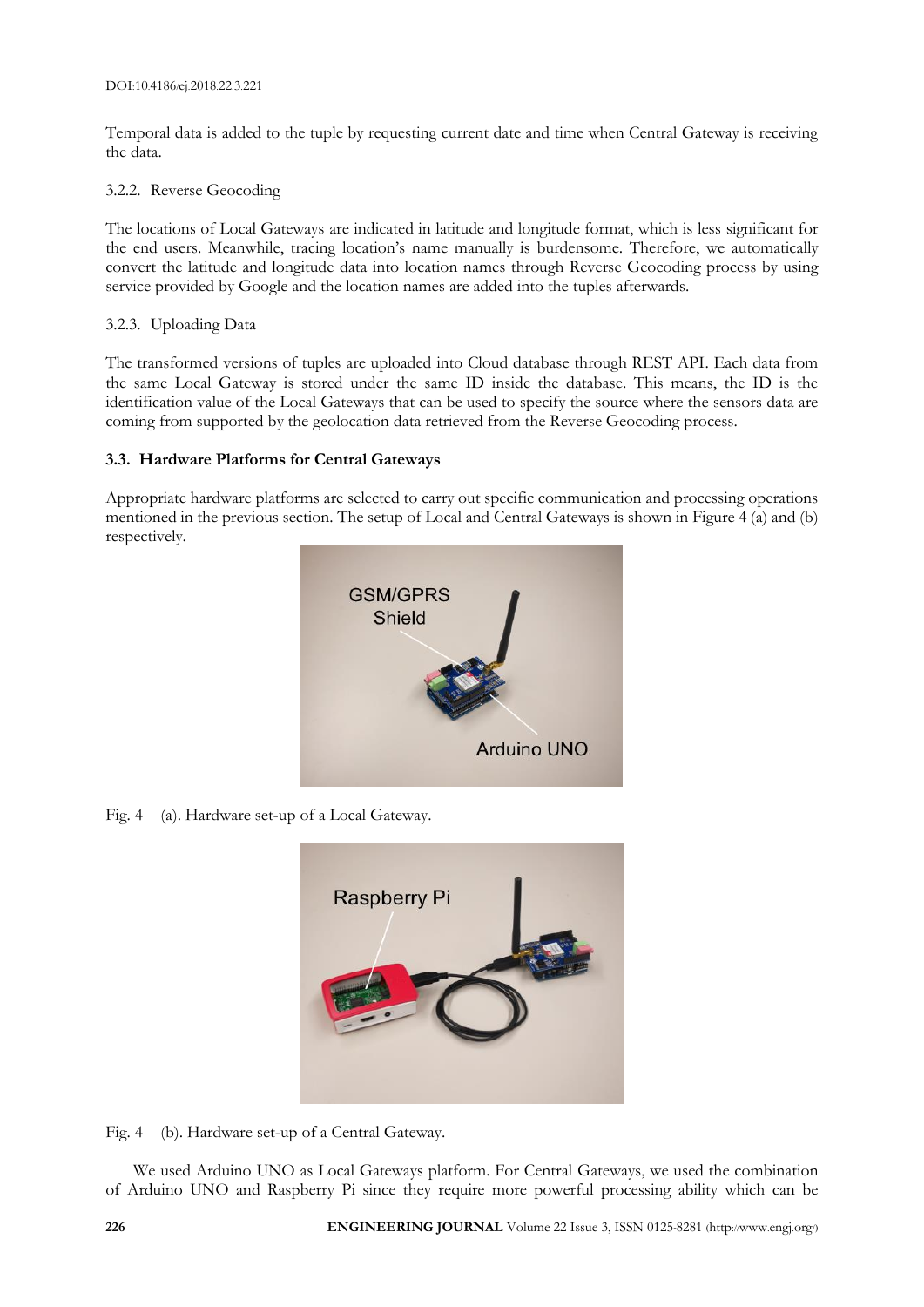supported by the Raspberry Pi platform. These open source platforms are adopted because of their high flexibility of embedded programming with high reliability as prototyping platforms as well as for deployment in real applications. Moreover, the small form factor enables the deployment of portable platforms.

## 3.3.1. GSM/GPRS Module

To establish a long range communication link, both Local Gateways and Central Gateways are equipped with GSM/GPRS wireless modules. The GSM/GPRS is advantageous compared to the Ethernet and wireless protocol such as the IEEE 802.16, IEEE 802.15.1 and IEEE 802.15.4 in term of communication range and deployment since it enables a very long range wireless communication across regions in the country Furthermore, it significantly reduces the additional cost for expensive new facilities construction in remote areas. The Local Gateways act as both receiver and transmitter meanwhile the Central Gateways act as the receiver. We used the SIM900 Quad-band GSM/GPRS Shield, an Arduino compatible shield that enables data retrieval from a remote location via SMS, GPRS or audio service. The module has quad-band which are 850 MHz 900 MHz, 1800 MHz and 1900 MHz that works on GSM around the world, based on the band available in the specific country.

#### 3.3.2. Arduino UNO

Arduino UNO is a compact-sized open source microcontroller broadly used for fast prototyping, appropriate to conduct real-time and repetitive computing tasks. It is a small-sized board with ATmega328 microcontroller based on 32 KB Flash Memory, 2 KB SRAM and 1 KB EEPROM. In our proposed system, Arduino UNO is used as a microcontroller in both Local Gateways and Central Gateways. The role of Arduino UNO is commanding the communication instructions and conducting lightweight data processing. The specifications of Arduino UNO is sufficient as a Local Gateway to perform lightweight computation for sensors data aggregation.

## 3.3.3. Raspberry Pi

Raspberry Pi is a Linux embedded computer board which is programmable in various programming language and can be connected directly to the internet. It consists of the Broadcom BCM2836 (CPU, GPU, DSP, SDRAM) SoC, 900 MHz quad-core ARM Cortex A7 CPU and Broadcom VideoCore IV @ 250 MHz GPU. Besides, it has 1 GB memory (shared with GPU), 10/100Mbps Ethernet port, and 7 GPIO plus specific functions. In our case, we use Python language for data parsing, Reverse Geocoding and uploading in the Raspberry Pi. Using Raspberry Pi board with Arduino UNO can reduce the heavy computing burden on Arduino UNO.

## **3.4. Cloud Database**

We chose Firebase as our Cloud database. Firebase is a Cloud services provider and back-end as a service (BaaS) providing services such as real-time database, authentication, analytics, storage and Cloud messaging. In the real-time database, REST API is provided to store and sync data across multiple clients. To interact with the REST API, library is used through Python in embedded platform. HTTP method such as POST, GET, PUT, PATCH, and DELETE which correspond to Create, Read, Update, and Delete (CRUD) operations are used. Firebase is selected for our prototype because it supports real-time database, REST API and JSON format for data storage, import and export. User authentication service is also an advantage of Firebase for future data access by multiple users.

## **4. Evaluation**

## **4.1. Data Validation**

In this evaluation, we validated the results of data communication and processing in the system back-end particularly on receiving, parsing, Reverse Geocoding and uploading data in the Central Gateways side. We validated that the output data are reliably uploaded into Firebase's real-time database and those uploaded data are consistent with our input data in few repeated trials.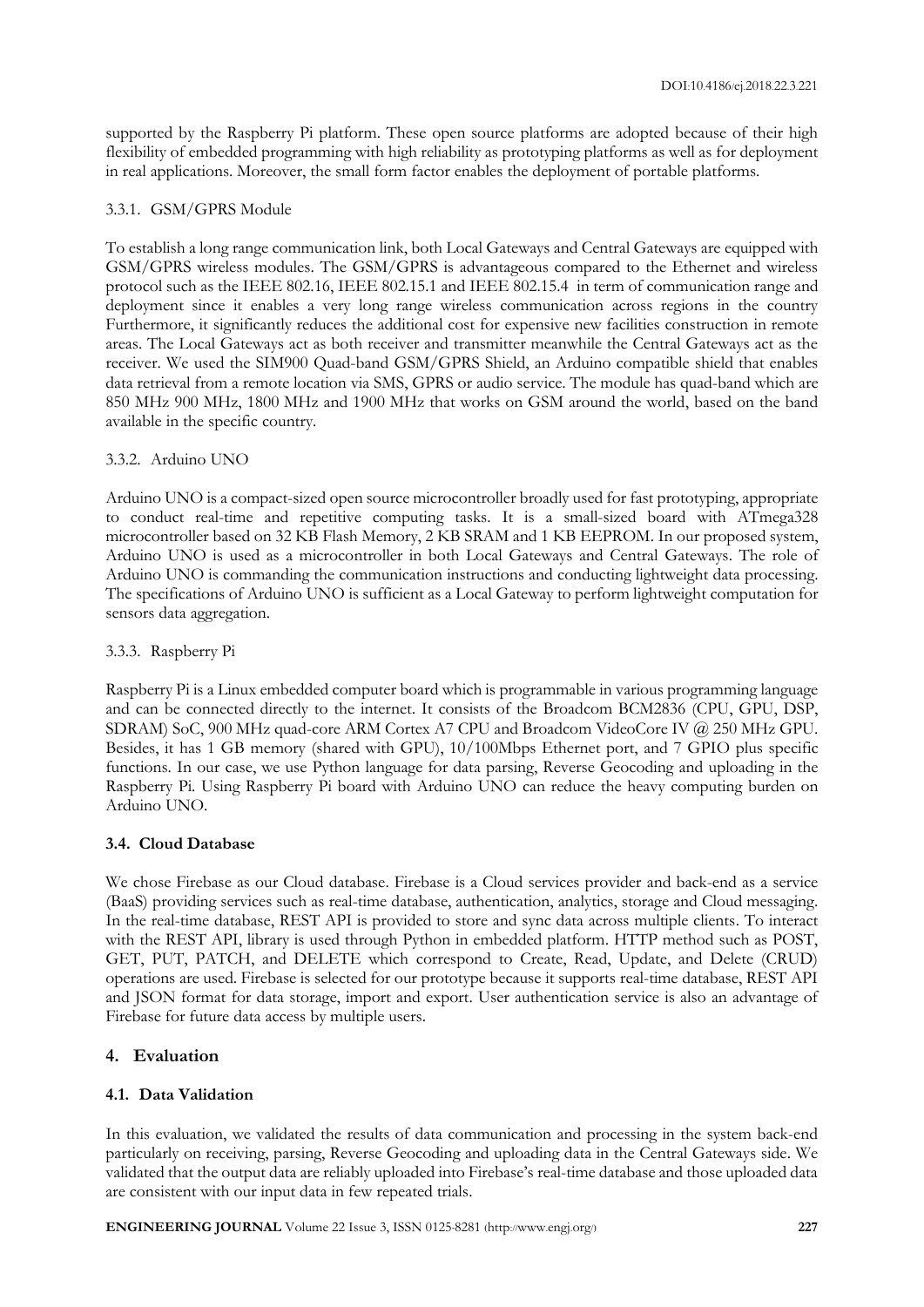

Fig. 5. Data stored inside Firebase's real-time database.

## **4.2. Processing Time Analysis**

We investigated the average time taken for processing operations conducted by the Central Gateway to analyse the time distribution in various processing tasks. To characterize in detail, we classify the operations into three processes as; Process 1: Receiving and Parsing, Process 2: Reverse Geocoding and Process 3: Uploading to Firebase. A total of 50 iterations for similar sensor datasets were executed with 20 seconds time interval between incoming data. The content and value of data are kept constant. The result plotted in figure 6 shows a steady trend of time taken for each processing task.



Fig. 6. Processing time for repeated iterations.

The average processing time for each process is also calculated, as shown in table 1. Operations involving Reverse Geocoding and Firebase are approximately 10 times longer than receiving and parsing data in Arduino platform.

Table 1. Average processing time taken for each process.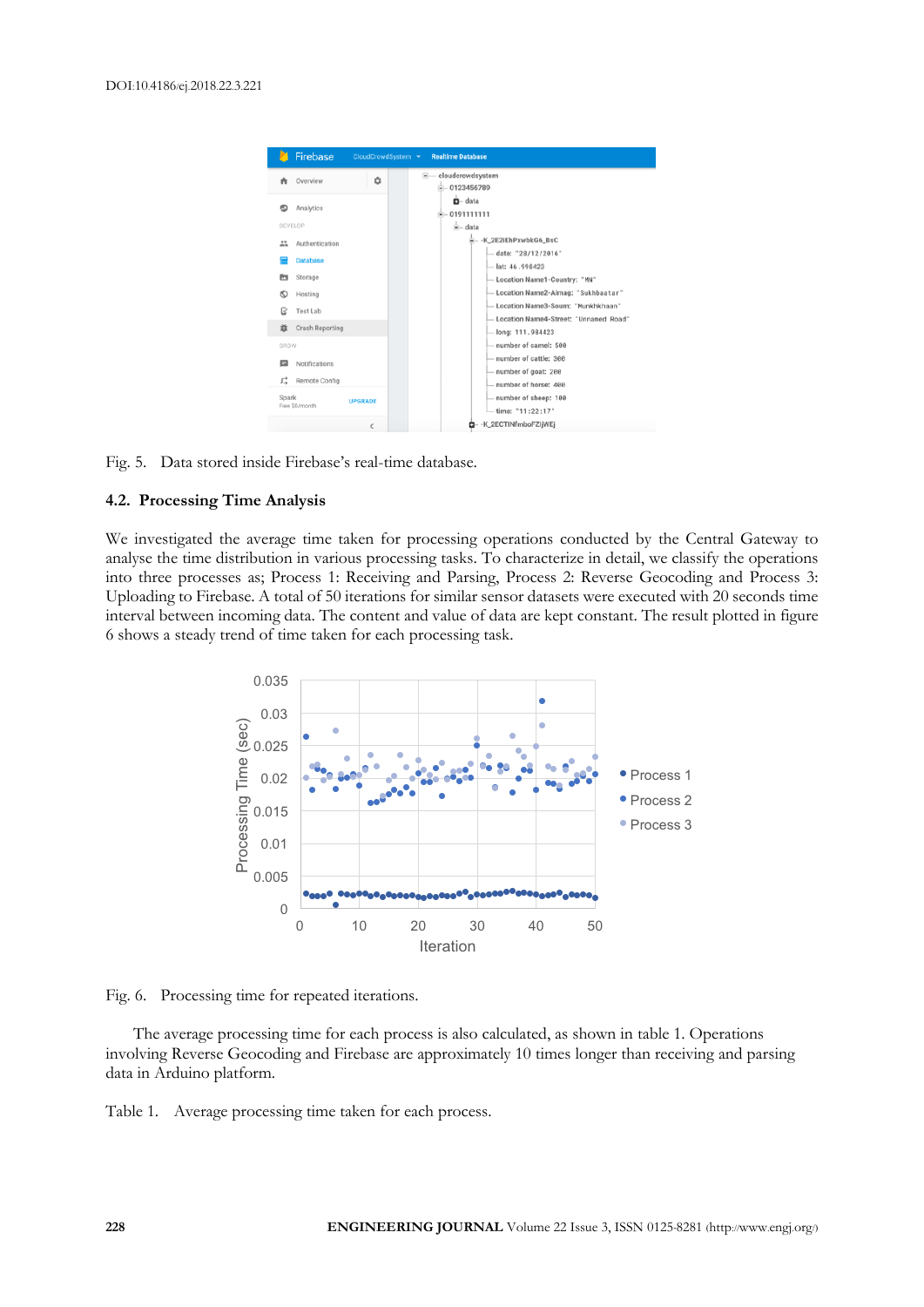| <b>Average Processing</b> | <b>Average Processing</b> | <b>Average Processing</b> |
|---------------------------|---------------------------|---------------------------|
| Time $1$ (ms)             | Time $2$ (ms)             | Time $3$ (ms)             |
| 2.03                      | 20.03                     | 21.72                     |

#### **4.3. Cumulative Delay Analysis**

We also assessed cumulative delay to observe the total delay caused by processing tasks from receiving data to uploading into Cloud database. From the result shown in Figure 6, the time taken for internal processing generally does not affect the total delay when the input data are received at a constant interval. However, input data received by the Central Gateways are coming from multiple Local Gateways, with different time interval. This might yield delays due to different geographical distance and unsynchronized timing.

To observe the effect of time interval between incoming input data on the total delay of all processes in the Central Gateway, we conducted 50 iterations for every time interval of input data insertion ranging from 20 seconds to 200 seconds. The start time is measured before the connection to serial communication is established. From Figure 7, larger time intervals between input data insertion causes larger cumulative delays. The cumulative delays are up to 1.5 second for time intervals between 20 to 120 seconds. Meanwhile for time interval between 140 to 200 seconds, the cumulative delays are approximately double. Longer time intervals might cause larger delays which can lead to failure in data retrieval.



Fig. 7. The effect of different time intervals of input data insertion on cumulative delay.

#### **4.4. Specific Delay Analysis**

To assess delays in each process, we examined how different time intervals of input data insertion affect the delay of data processing and data uploading by the gateways. Figure 8 shows the impact of different time intervals of input data. Reverse Geocoding and data uploading shows fluctuating delays, however in an increasing trend as the interval becomes larger. Delays in receiving data also show an increasing trend even though they are not much significant compared to the delays in Reverse Geocoding and data upload into Firebase.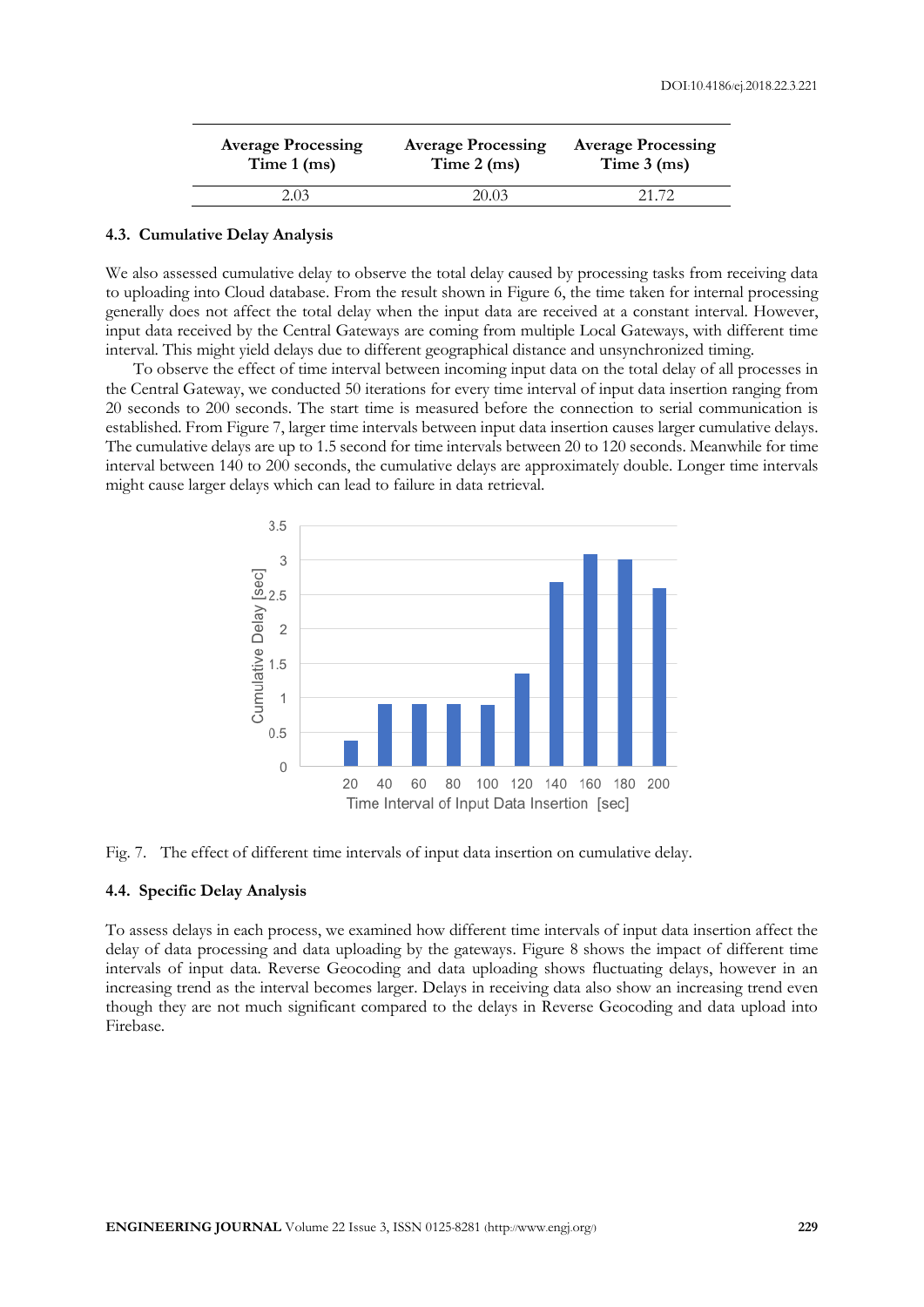

Fig. 8. Time intervals of input data insertion versus delay in each process.

## **5. Conclusion**

In this paper, we introduced a new scheme of portable Fog Gateways as a medium for Fog Computing in the Cloud/Crowd system back-end. The deployment of the proposed Fog Gateways supports larger integration of Wireless Sensor Networks (WSN) with Cloud services. The proposed system has advantages for environmental monitoring system in term of cost, portability and the flexibility of deployment over other systems. In the Fog Gateway prototype, we addressed the time delays of processing tasks which can affect the performance of gateways in real-time applications. It is significant to consider the cumulative delays caused by different time intervals of the input data since different applications may comply different time delays. By examining the impact of input time interval on the output delays, we estimated the time buffer required between the period of receiving and retrieving data as a solution to avoid failure in data retrieval. As future works, the performance comparison of Cloud/Crowd system with and without multiple Fog Gateways deployment can demonstrate how Fog Computing could improve the whole system performance. Moreover, other constraints in Fog Computing such as the limit in numbers of gateway is also another topic of interests for future research.

#### **Acknowledgement**

This work was funded by Keio University Young Researchers Development Monozukuri Special Business Research Grant, Keio University Doctoral Students Research Support Program, Global Environmental Leaders Program (GESL) and supported in part by MEXT Grant-in-Aid for the Program for Leading Graduate Schools in Japan.

#### **References**

- [1] T. Wu, F. Wu, J. M. Redouté, and M. R. Yuce, "An autonomous wireless body area network implementation towards IoT connected healthcare applications," *IEEE Access*, vol. 5, pp. 11413–11422, 2017.
- [2] K. H. Yeh, "A secure IoT-based healthcare system with body sensor networks," *IEEE Access*, vol. 4, pp. 10288–10299, 2016.
- [3] S. Amendola, R. Lodato, S. Manzari, C. Occhiuzzi, and G. Marrocco, "RFID technology for IoT-based personal healthcare in smart spaces," *IEEE Internet of Things Journal*, vol. 1, no. 2, pp. 144–152, 2014.
- [4] D. Shin, V. Sharma, J. Kim, S. Kwon, and I. You, "Secure and efficient protocol for route optimization in PMIPv6-based smart home IoT networks," IEEE Access, vol. 5, pp. 11100–11117, 2017.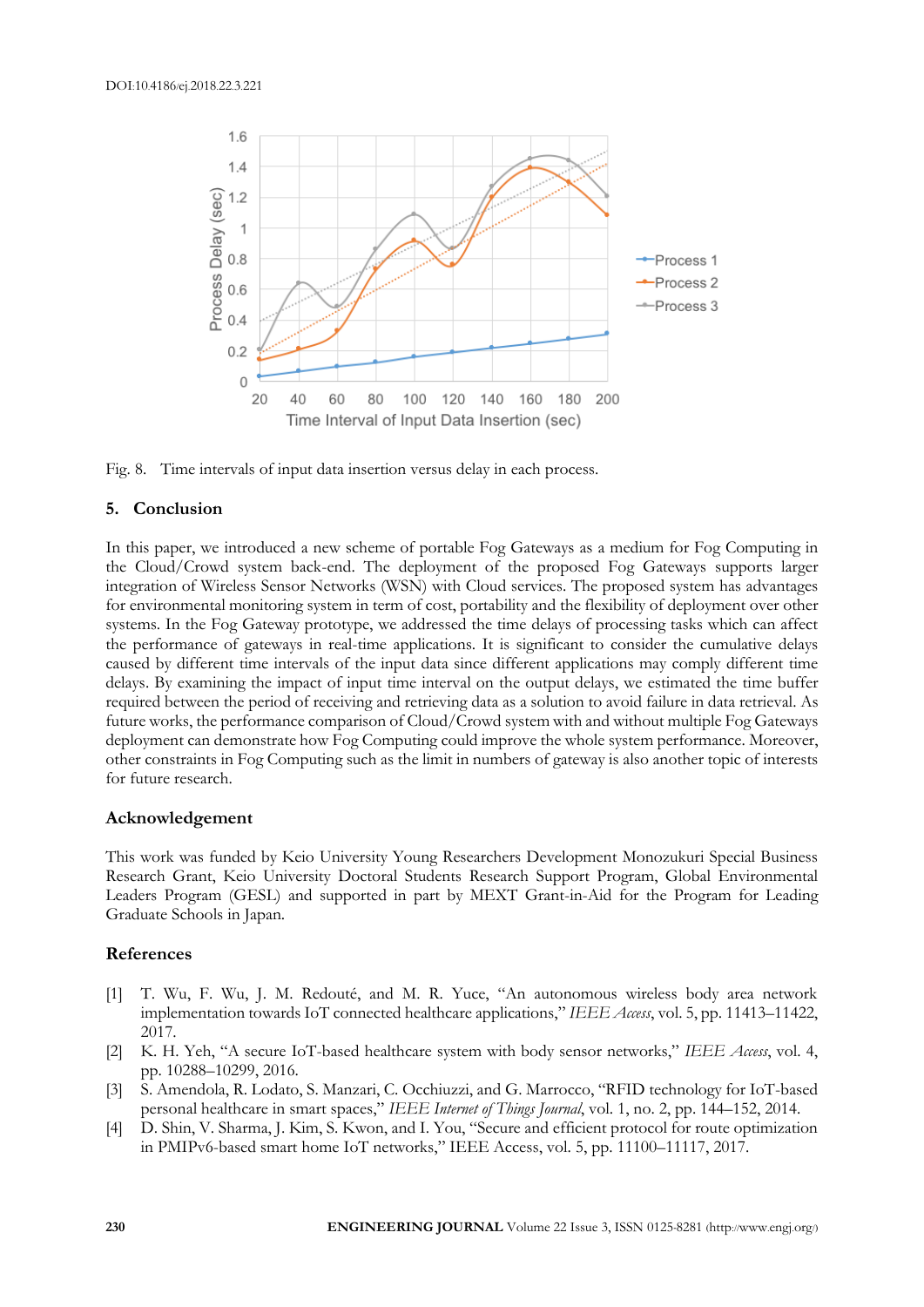- [5] T. Anagnostopoulos, A. Zaslavsky, K. Kolomvatsos, A. Medvedev, P. Amirian, J. Morley, and S. Hadjieftymiades, "Challenges and opportunities of waste management in IoT-enabled smart cities: A survey," *IEEE Transactions on Sustainable Computing*, vol. 2, no. 3, pp. 275–289.
- [6] N. Erratt and Y. Liang, "The design and implementation of a general WSN gateway for data collection," in *Proc. IEEE Wireless Communications and Networking Conference, WCNC*, 2013, pp. 4392–4397.
- [7] S. Guoqiang, C. Yanming, Z. Chao, and Z. Yanxu, "Design and implementation of a smart IoT gateway," in *Proc. IEEE International Conference on Green Computing and Communications and IEEE Internet of Things and IEEE Cyber, Physical and Social Computing, GreenCom-iThings-CPSCom 2013*, pp. 720–723.
- [8] K. Becher, C. P. Figueiredo, C. Mühle, R. Ruff, P. M. Mendes, and K. P. Hoffmann, "Design and realization of a wireless sensor gateway for health monitoring," in *Proc. 2010 Annual International Conference of the IEEE Engineering in Medicine and Biology Society, EMBC'10*, 2010, pp. 374–377.
- [9] S. Sankar, H. El-Sayed, M. Prasad, D. Puthal, A. Gupta, M. Mohanty, and C.-T. Lin. "Edge of things: The big picture on the integration of Edge, IoT and the cloud in a distributed computing environment," IEEE Access, vol. 6, pp. 1706-1717, 2018.
- [10] P. Bellavista, L. Foschini, and D. Scotece, "Converging mobile edge computing, fog computing, and IoT quality requirements," in *Proc. IEEE 5th International Conference on Future Internet of Things and Cloud (FiCloud)*, 2017, pp. 313 – 320.
- [11] W. Yu, F. Liang, X. He, W.G. Hatcher, C. Lu, J. Lin, and X.J. Yang, "A Survey on the Edge Computing for the Internet of Things," *IEEE Access*, vol. 99, pp. 1–1, 2017.
- [12] G. Peralta, M. Iglesias-Urkia, M. Barcelo, R. Gomez, A. Moran, and J. Bilbao, "Fog computing based efficient IoT scheme for the Industry 4.0," *IEEE International Workshop of Electronics, Control, Measurement, Signals and their Application to Mechatronics (ECMSM)*, 2017, pp. 1–6.
- [13] M. T. Lazarescu, "Design of a WSN platform for long-term environmental monitoring for IoT applications," *IEEE Journal on Emerging and Selected Topics in Circuits and Systems*, vol. 3, no. 1, pp. 45–54, 2013.
- [14] F. Ingelrest, G. Barrenetxea, G. Schaefer, M. Vetterli, O. Couach, and M. Parlange, "SensorScope: Application-specific sensor network for environmental monitoring," *ACM Transactions on Sensor Networks*, vol. 6, no. 2, pp. 1–32, 2010.
- [15] G. Werner-Allen, K. Lorincz, M. Welsh, O. Marcillo, J. Johnson, M. Ruiz, and J. Lees, "Deploying a wireless sensor network on an active volcano," *IEEE Internet Computing*, vol. 10, no. 2, pp. 18–25, 2006.
- [16] M. Aazam and E. N. Huh, "Fog computing and smart gateway based communication for cloud of things," in *Proc. International Conference on Future Internet of Things and Cloud, FiCloud*, 2014, pp. 464–470.
- [17] F. Bonomi, R. Milito, J. Zhu, and S. Addepalli, "Fog computing and its role in the Internet of Things," in *Proc. First Ed. MCC Work. Mob. Cloud Comput.*, 2012, pp. 13–16.
- [18] D. S. Chan, M. S. Prabhu, P. Natarajan, and F. Bonomi, "Improving web sites performance using edge servers in fog computing architecture," in *Proc. IEEE Seventh Int. Symp. Serv. Syst. Eng.*, 2013, pp. 320– 323.
- [19] M. Yannuzzi, R. Milito, R. Serral-Gracia, D. Montero, and M. Nemirovsky, "Key ingredients in an IoT recipe: Fog computing, cloud computing, and more fog computing," in *Proc. IEEE 19th International Workshop on Computer Aided Modeling and Design of Communication Links and Networks, CAMAD*, 2014, pp. 325–329.
- [20] J. De Huang and H. C. Hsieh, "Design of gateway for monitoring system in IoT networks," in *Proc. IEEE International Conference on Green Computing and Communications and IEEE Internet of Things and IEEE Cyber, Physical and Social Computing, GreenCom-iThings-CPSCom*, 2013, pp. 1876–1880.
- [21] N. Erratt and Y. Liang, "The design and implementation of a general WSN gateway for data collection," in *Proc. IEEE Wireless Communications and Networking Conference, WCNC*, 2013, pp. 4392–4397.
- [22] K. Becher, C. P. Figueiredo, C. Mühle, R. Ruff, P. M. Mendes, and K. P. Hoffmann, "Design and realization of a wireless sensor gateway for health monitoring," in *Proc. Annual International Conference of the IEEE Engineering in Medicine and Biology Society, EMBC'10*, 2010, pp. 374–377.
- [23] S. S. Adhatarao, M. Arumaithurai, and X. Fu, "FOGG: A fog computing based gateway to integrate sensor networks to Internet," in *Proc. 29th International Teletraffic Congress (ITC 29)*, 2017, pp. 42–47.
- [24] A. Monteiro, H. Dubey, L. Mahler, Q. Yang, and K. Mankodiya, "Fit: A fog computing device for speech tele-treatments," presented at *IEEE International Conference on Smart Computing, SMARTCOMP*, 2016.